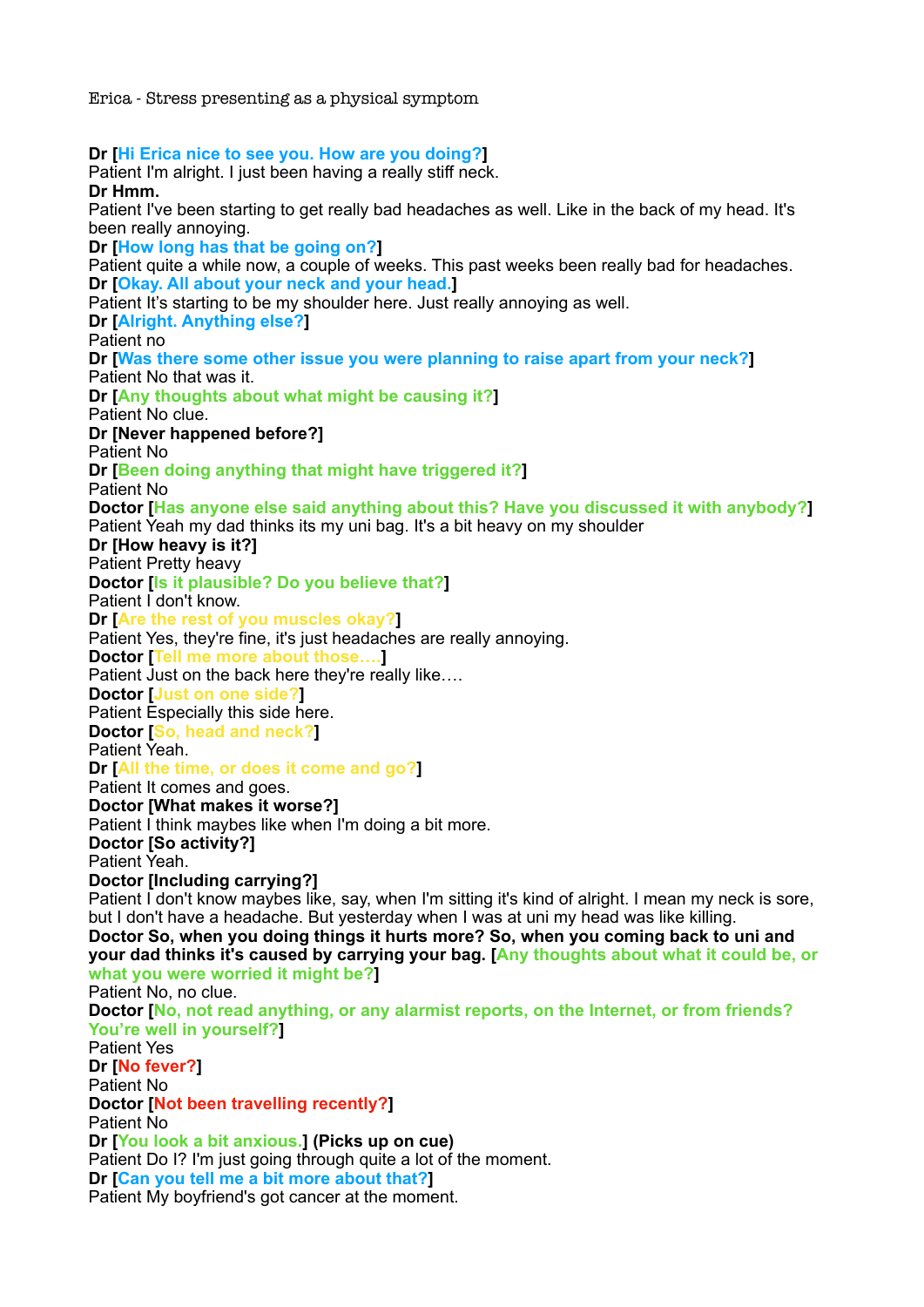**Dr [Oh crikey. When was that diagnosed?]**  Patient October. It doesn't help. **Dr [And how's he getting on?]**  Patient He's on his fourth round of chemotherapy at the moment. Is in hospital right now but he's really unwell at the minute. **Dr [What sort of cancer is it?]**  Patient Burkitt's lymphoma. **Doctor Okay. [So he's really going through it, isn't he? And so are you consequently.]**  Patient I think we all are. **Doctor Yeah. [Do you think there could be a link with the stress and your pain too?]**  Patient I think maybes yeah and because of uni to. I'm trying to keep up. **Dr [Are you managing to keep up?]**  Patient I think I am. All the lecturers know and that's really helpful. **Doctor [Are you sleeping okay?]**  Patient Nah. And that's another thing, my neck. **Dr [So that's affecting your sleep? So your sleep is affected and your tense and your muscles are sore. So they are all feeding off each other aren't they?]**  Patient Ah ha. I'm sorry to get upset. **Dr No no no, it's helpful to know what's going on. [Can I check about your general health? Your mood is okay-ish?]**  Patient Ah ha **Dr [Sleep not great, but eating okay? Weight's been fine?]**  Patient Yeah I'm fine with my eating. **Doctor [And you just about managing to cope with university, but you've told your supervisors about that,] [and you don't need a note from me to take account of everything?]**  Patient No I'm fine. **Doctor [And you're living at home….. with your mum and dad? And they know all about this don't they?]**  Patient Yeah. **Dr Alright. [What were you hoping I would do for you today?]**  Patient To be honest I don't know is just that is been happening for awhile, so I don't know. **Doctor [Can I just check there's nothing else going on then? So, no numbness in your arms or legs?]**  Patient No **Doctor [On a pill?]**  Patient Yeah **Dr [Which one?]**  Patient Don't know. It begins with an "M". **Dr [Microgynon?]**  Patient Yeah **Doctor [And happy with that?]**  Patient Yeah, it's been fine. **Doctor [Not missed any pills or periods? Or anything like that?]**  Patient No. **Dr [No chance of pregnancy at the moment?]**  Patient No. **Doctor [And your general health is okay?] Dr [Let's just have a quick look at your neck if that's okay. No lumps in your neck? Stand up for me and slip your jacket off, if you wouldn't mind. Pop your ear down to one side then down to the site. Turn your chin so you are looking that way, then the other way. That's great. Then put your arms up like that keep in there and don't let me pressing down. That's great.] [That's sore isn't it? So it's all muscular. Tension.] [Tell me bit more about your sleep and how that's been affected.]**  Patient I don't like it. I like to sleep on my side but I wake up when I'm on this side. But it's

annoying because I keep waking up in the night.

**Dr [So, we have a number of options. So you've got the options and I'll try and put you in the picture so that you can choose the best option for you if that's alright?] Dr [It's a muscular tightness, a lot of it is linked to tension.] [And relaxation techniques will often help this. So I can give you some or you can look them up yourself if you prefer? Often massaging will help.]**